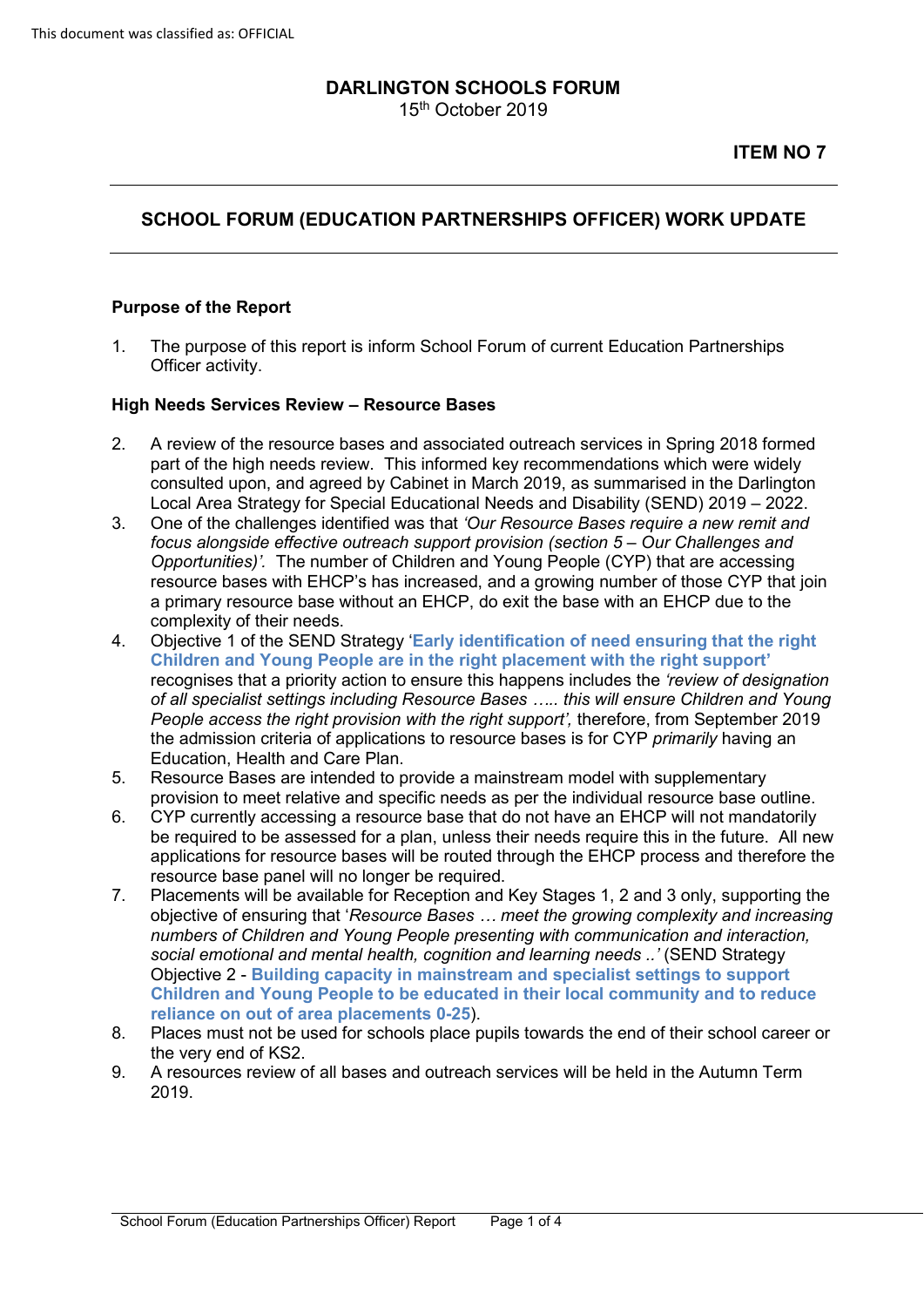## **Outreach Services – Update**

- 10. There have been some amendments to the scope of delivery for some of the outreach services.
- 11. **Low Incidence Needs Service (Hurworth Primary School)**  this service now has a orientation skills through **habilitation** training. The aims of the habilitation training is to reduce isolation and marginalisation that many children and young people suffer through sight loss and enhance their independence in order to reach their full potential and keep them in parallel to their sighted peers. LINS are also supporting a revised approach to the identification of CYP with Multi Sensory Impairment (see below). specific remit to support children to develop their personal mobility, navigation and
- offering training for nursery, primary and secondary settings. The service remit is to: 12. Cognition and Learning Service (Beaumont Hill Academy) – this service is now
	- a. Support to teachers and teaching assistants to help with differentiation
	- b. Support with the use of appropriate classroom resources
	- c. Staff training to develop understanding of the needs of children with learning difficulties
	- d. Support with short term observations of children to develop an understanding of their extra needs in the classroom
	- e. Support with effective communication in the class-room
	- f. Support with sensory strategies to allow children to access learning
- 13. **Speech and Language Outreach** (Northwood Primary School) the S&L outreach has friendly school' approach. The model is based upon work done by the Communication been re-launched and will offer focused support for settings to adopt a 'communication Trust and other specialist speech and language training programmes such as ELKLAN. Schools will be able to access a 'communication friendly schools' audit that can support them in developing their practice in this area.
- 14. **Social Communication Outreach Service/ASD Leads Training** (Hurworth School). Not all ASD leads attended the free training offer last year. The service will be auditing the there are in order to develop the training offer. All new ASD leads / SENCos will be offered training this autumn term. reasons for this, and working with the LA will identify what gaps or other training needs
- our MSI cohort, as CYP identified may need to have access to a Section 17 assessment. our MSI cohort, as CYP identified may need to have access to a Section 17 assessment.<br>Recommendations are being developed for consideration by the LA in order to support 2014 responsibilities. The special school and Low Incidence Needs Service have been working together to review the potential caseloads. SENSE provide useful guides on MSI 15. **Multi Sensory Impairment -** Darlington's education and social care teams have been working together to identify how in Darlington we need to move forward with understanding education, social care and health in the better understanding of MSI and the Care Act for example: [https://www.sense.org.uk/get-support/information-and-advice/support-for](https://www.sense.org.uk/get-support/information-and-advice/support-for-children/send/)[children/send/](https://www.sense.org.uk/get-support/information-and-advice/support-for-children/send/)
- 16. All services can be accessed through making a referral via the Local Authority referral form [\(https://www.darlington.gov.uk/education-and-learning/darlington-special-educational](https://www.darlington.gov.uk/education-and-learning/darlington-special-educational-needs-service/additional-information/information-for-sencos/referral-forms-and-blank-templates/).)[needs-service/additional-information/information-for-sencos/referral-forms-and-blank](https://www.darlington.gov.uk/education-and-learning/darlington-special-educational-needs-service/additional-information/information-for-sencos/referral-forms-and-blank-templates/).)[templates/\).](https://www.darlington.gov.uk/education-and-learning/darlington-special-educational-needs-service/additional-information/information-for-sencos/referral-forms-and-blank-templates/).)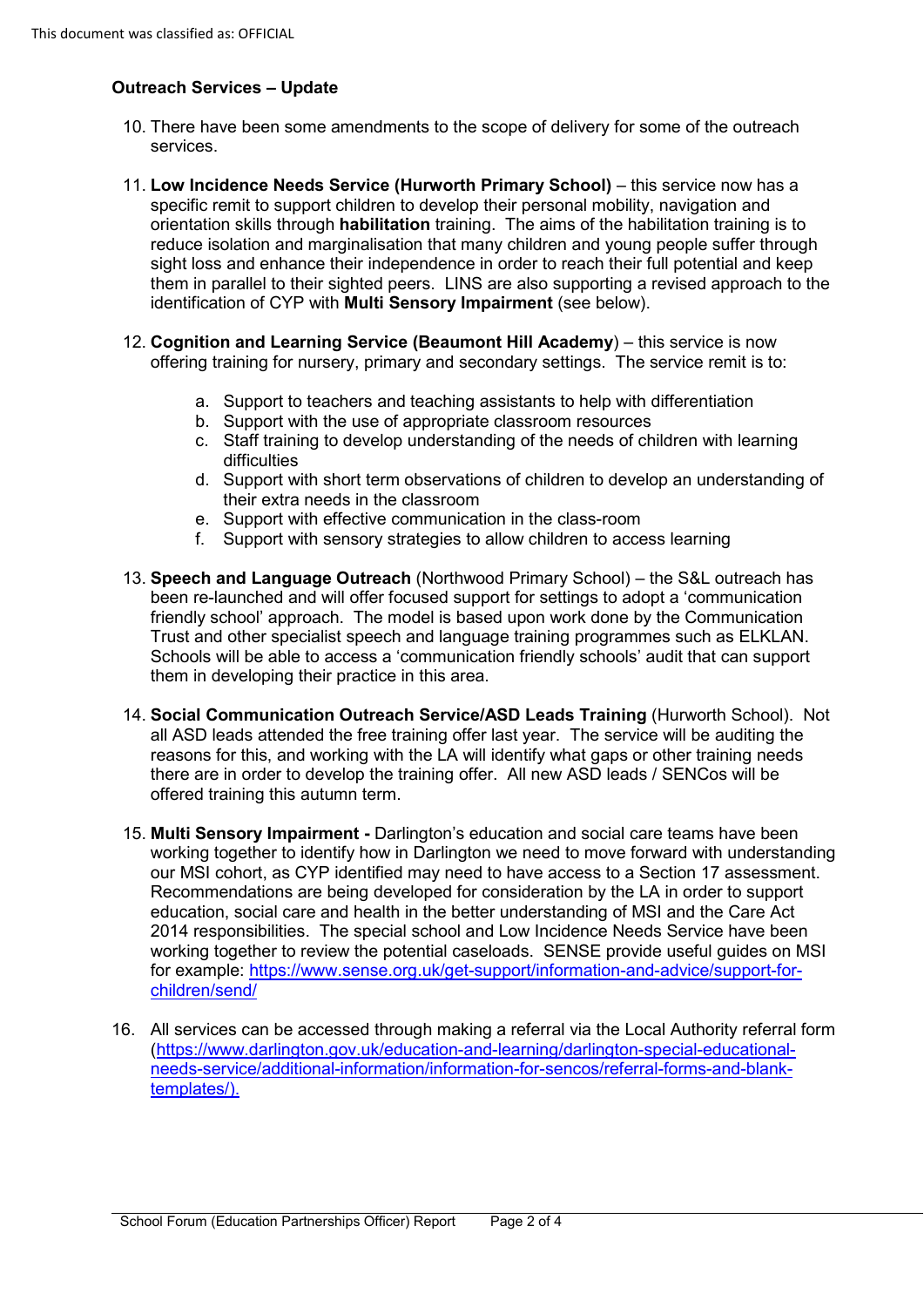## **Specialist Equipment Policy**

<u>templates/</u>). The application of the policy is built around the reasonable adjustment duty. equipment may be expected. The policy has also been updated to reflect guidance on 17. The specialist equipment policy has been updated and can be found here [\(https://www.darlington.gov.uk/education-and-learning/darlington-special-educational](https://www.darlington.gov.uk/education-and-learning/darlington-special-educational-needs-service/additional-information/information-for-sencos/referral-forms-and-blank-templates/)[needs-service/additional-information/information-for-sencos/referral-forms-and-blank-](https://www.darlington.gov.uk/education-and-learning/darlington-special-educational-needs-service/additional-information/information-for-sencos/referral-forms-and-blank-templates/)The request for schools to contribute an arbitrary amount of £500 to each request has been waived however each application will be tested by the LA and contributions to insurance requirements.

### **GRT Education - Moving On, Aiming High! Project**

- project to support the Traveller community CYP aged 11-18, promoting a cultural shift in 18. The Careers Enterprise Funded project is supporting delivery of an innovative careers attitudes to secondary and post 16 education.
- 19. Schools have been approached to support the activities this term particularly in order to deliver the following:

 Northwood Primary School. This aims to bring together GRT students, parents/carers and **Aspiration Schools Event with Year 6 children** will be held in Autumn Term 2019/20 at families in a school environment, in a charity event where children will be able to dress up as what they 'would like to be'.

 **Training for Secondary School Staff –** This additional training from the TEAS will provide training to support staff ensure that GRT pupils develop and enhance their practical skills whilst building up literacy, numeracy and transferable practical skills.

 **Circle of Friends' Peer Support in Schools -** CYP from GRT communities can suffer social isolation; this item is being addressed as part of the 'Circle of Friends' project support for GRT children to create school and college communities where children and delivered by the LA Educational Psychology service. This will reach out to CYP who are electively home educated (EHE) and will also support schools to set up and/or embed peer young people feel it is safe to talk and where they believe they will be listened to**.** 

20. Events will be held specifically for EHE children and young people:

 **Community Pop Up Events (Autumn Term 2019)** will expose this hard to reach group to provide opportunities to become aware of future careers, which will raise aspirations and increase awareness.

**Pop up school for GRT EHE Years 7-11 (January 2020)** – The focus will be on development of careers plans subject to age and careers guidance best practice<sup>[1](#page-2-0)</sup>. We are increasing awareness of routes into employment and the ideal outcome to support working with QE inviting 6th formers to come and support the classroom activity as part of their work experience.

community, through the Facebook page which we invite visitors. All these events will be advertised with posters, through link members of the GRT

https://www.facebook.com/Moving-On-Aiming-High-2541049522788807/

-

<span id="page-2-0"></span><sup>1</sup> DFE statutory guidance 'Careers guidance and access for education and training providers' January 2018